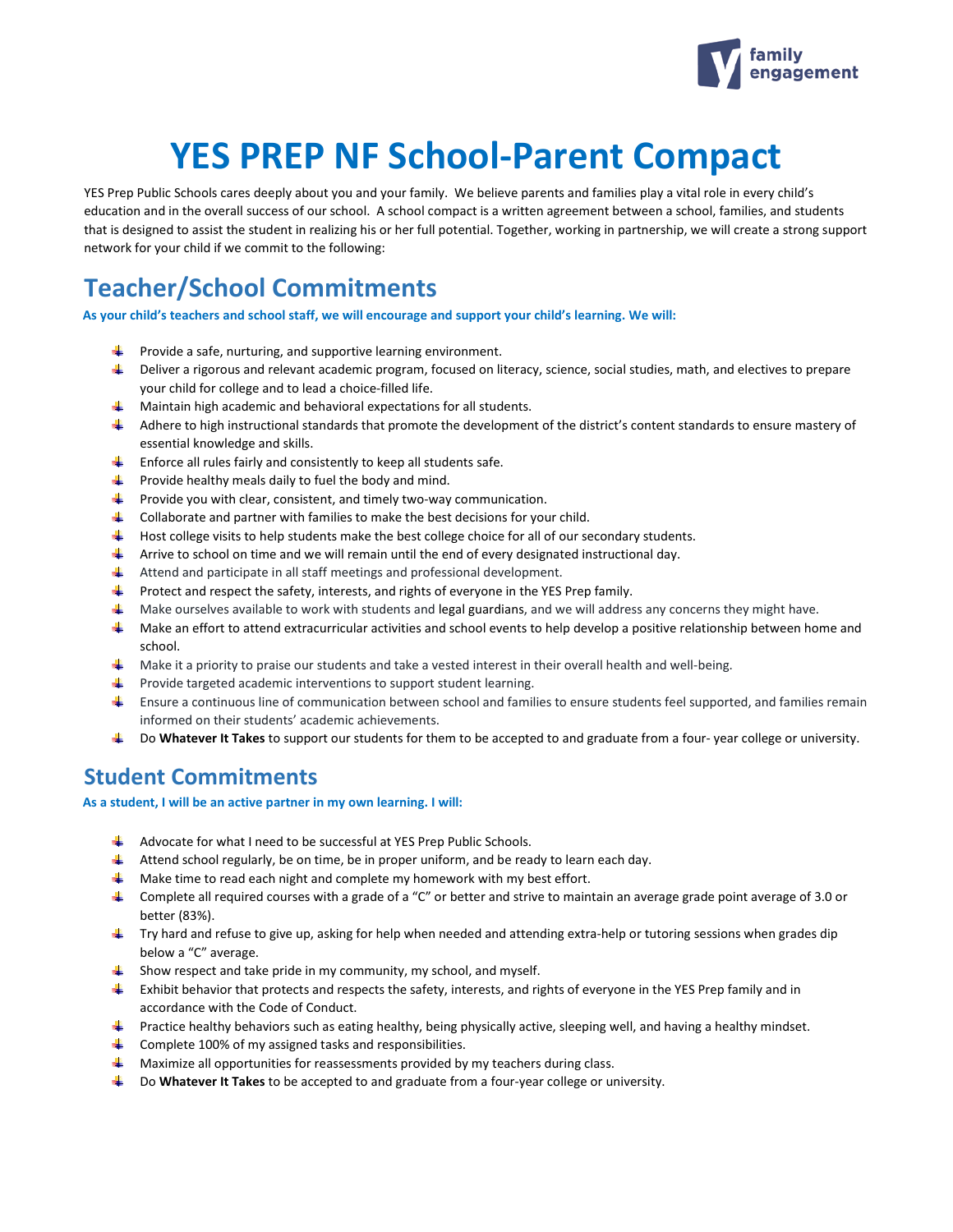

### **Family Commitments**

#### **As a parent or guardian, I will encourage and support my child's learning. I will:**

- $\frac{1}{2}$  Be my child's best advocate.
- **E** Ensure my child attends school on time, in proper uniform, and with all the necessary school supplies.
- Make transportation arrangements for my child to arrive and depart YES Prep related instructional days/obligations/events for the entire duration, excluding any serious illness or excused absence.
- Encourage, empower, and motivate my child to meet and exceed the academic achievement standards and reinforce a collegebound culture at home.
- $\blacktriangle$  Provide access to resources and a quiet learning environment for my child to study and make sure my child completes their homework every day.
- Make reading a priority at home by reading together and/or making sure my child reads independently at least 20 minutes per night.
- Regularly update contact information as needed to maintain two-way, meaningful communication between home and school.
- Attend family conferences, parent workshops, and other school-sponsored events, whenever possible, to support my child's educational journey.
- $\frac{1}{2}$  Support school rules as outlined in the YES Prep Code of Conduct and provide feedback and input to the staff to help improve academic achievement.
- $\blacktriangle$  Make my child's health and wellness a priority at home by promoting healthy eating, healthy physical activity, consistent sleep, and a healthy mindset.
- **Do Whatever It Takes** to support my child for him/her to be accepted to and graduate from a four-year college or university.

### **Parents and Families as Partners**

#### **We value and commit to two-way communication in the following ways:**

- $\triangleright$  Provide academic remediation as needed to support student learning;
- $\triangleright$  Host Title I Meetings and Workshops;
- $\triangleright$  Utilize the new Family Portal (familyportal.yesprep.org) to communicate timely information about student performance;
- $\triangleright$  Send critical information via School Messenger and email;
- Participate in Parent-Teacher Conferences as needed;
- $\triangleright$  Plan relationship building meetings and Home Visits for incoming students and their families to build trust and mutual understanding;
- $\triangleright$  Execute Open House for all families to be held first and second semester;
- $\triangleright$  Provide volunteer opportunities for field trips and/or extra-curricular activities;
- $\triangleright$  Welcome families to schedule time to observe their child in class;
- Scheduling meetings in the morning, evenings, and weekends to support parents; i.e., College Financial Aid Counseling, College/Career Readiness, and other programs to support students' academic success.
- $\triangleright$  Equip students with the necessary skills and resources to become educated and professional individuals of society.
- $\triangleright$  Provide mutual support and guidance to ensure students' academic achievement.

This compact delineates how families, the YES Prep staff, and the students share the responsibility for improved student achievement. The compact also describes how the school and families will build and develop a strong partnership that will help children achieve the state's high standards. We acknowledge that we have read the YES Prep Public Schools-Family Agreement/Compact and we will work together to honor all commitments with my child's campus.

Student Signature: